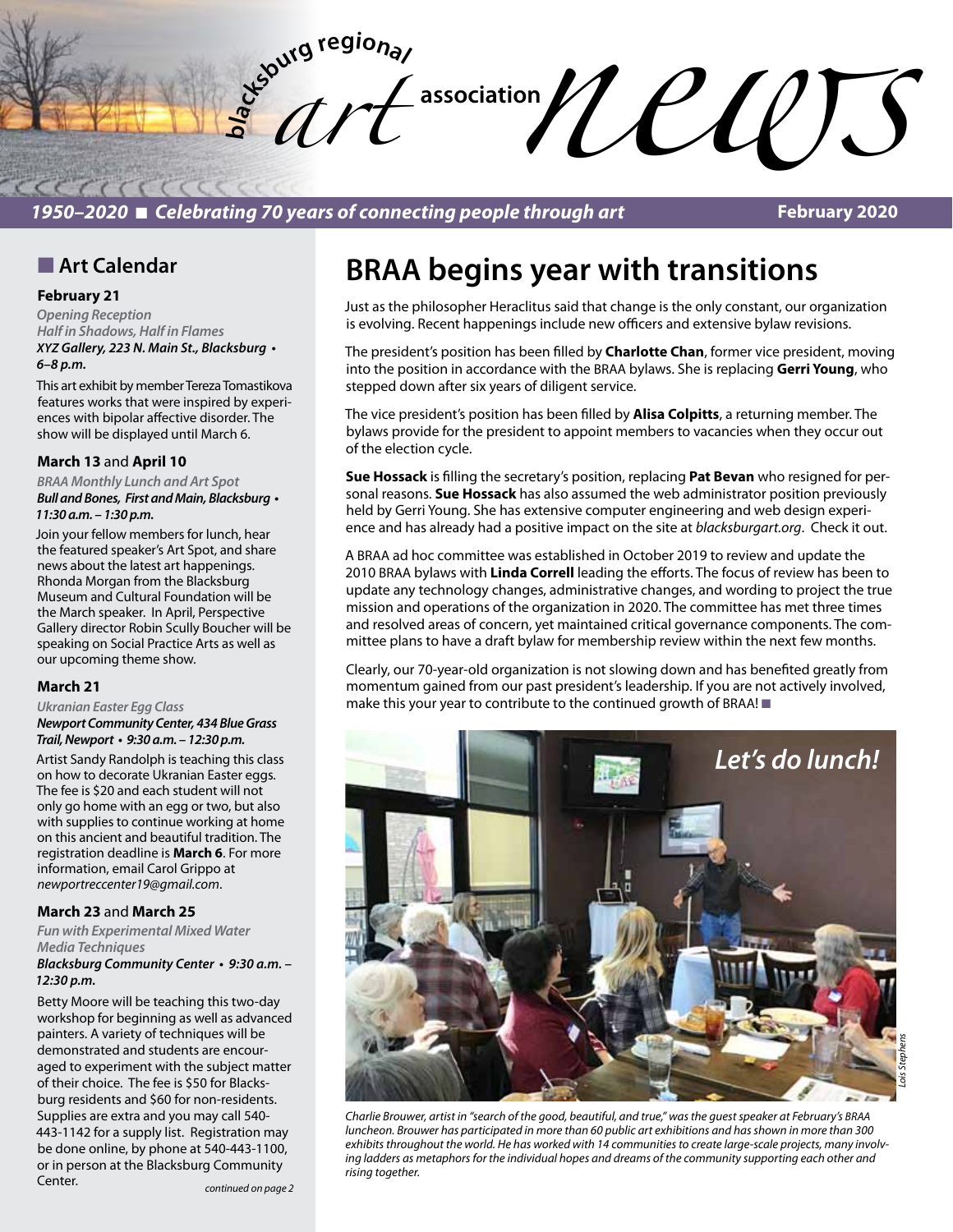■ Calendar *continued from page 1* 

### **April 25–26**

*20th Annual Open Studio Tours of Roanoke* **Various Roanoke Locations • 10 a.m. – 5 p.m.** 

Come celebrate 20 years of creativity as artists open their working and living spaces. Nine studios will feature 27 regional artists and artisans and their works of paintings, ceramic arts, jewelry, fiber arts, mixed media, and more. For more information, visit *https://www.openstudiostourroanoke.com/*.

### **May 2**

*Blacksburg Cork and Fork Virginia Tech Corporate Research Center,*  **Blacksburg • Noon – 6 p.m.** 

This fun festival showcases local and regional wineries, artists and restaurants. Attendees enjoy wine, art, food, music, and a unique charity event, Can Do!

### **May 11–16**

*Second Plein Air Roanoke Roanoke, Virginia* 

The Little Gallery announces its second annual opportunity to paint or watch some of the best artists from across the country paint Roanoke and the Blue Ridge landscape. This year's event kicks off with nationally recognized plein air artist, Mary Garrish, leading a workshop on May 10 and 11. She will also be judging the plein air event on May 15 as well as the Quick Draw session. For more information and registration, visit *https://thelittlegallerysml.com/pages/pleinair-roanoke-2020/*.

## **Call for Simply Elemental artists**

Simply Elemental is an outdoor, multiartist installation integrated along the garden paths, plantings, and trees of the

Hahn Horticulture Garden at Virginia Tech. It is held annually between August 1 and September 30.



The deadline for applications for participation in this year's event is May 1. The opening reception will be held from 5–7 p.m. on August 2. For more information, visit the Hahn Horticulture Garden website at *https://www.hort.vt.edu/hhg/index.html*.



*Jesse Burgardt (above) led a charcoal workshop during the h'ARTS on Main event on February 15. Paintings by students in the watercolor workshop are shown at right.*

## **BRAA supports art adventures at h'ARTS on Main**

BRAA actively participated in the February 14–15 h'ARTS on Main event in Christiansburg. Several members offered works for sale and some taught at the Saturday workshops which were financially supported by our organization. There were 12-18 youth and adult participants in each watercolor, weaving, charcoal drawing, and collage class.

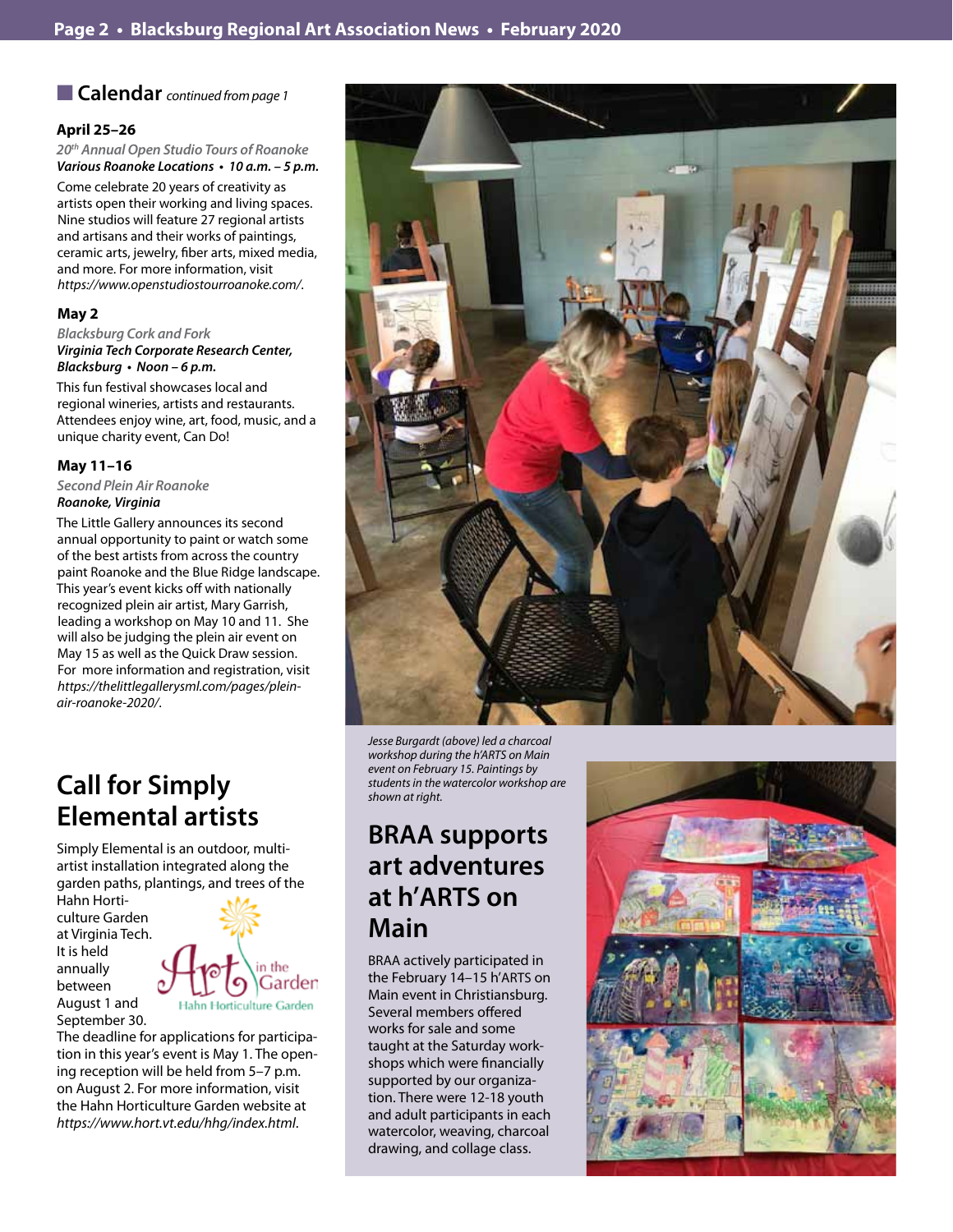### **Want to urban sketch, but don't want to do it alone?**

Check out *meetup.com*. Sign up for a free account and then search for Drink and Draw Blacksburg. A returning Blacksburger, Chris Corrigan started this fun group. They meet once a month in the evening — at the Cellar restaurant so far — and do just what the name implies!

Here is what the page says about these fun evenings. "Hang with other creatives for some dedicated sketching time! All skill levels and ages welcome (so long as you can get into the event's venue). These events are typically unstructured — bring your sketchbook/tablet, grab a beer, and work on whatever piece you like, but we can explore more dedicated activities or themed days if there's interest."

So far, the only BRAAers taking part are Gerri Young and Matt Gentry. The other two folks attending are Chris and Chris who are both professional graphic designers and really nice guys. According to Gerri, "We order a basket of curly fries, a pitcher of beer and an iced tea for me. No pressure, lots of fun getting to know new people and drawing on iPads or sketch books. The restaurant is happy we are there and nobody pays any attention to us. It is a good way to get over the fear of sketching in public."

Sessions generally last an hour, 7:30–8:30 p.m., but artists can stay longer if they want. Once you sign up at *meetup.com* you will receive an email whenever an evening is set.



*Members Gerri Young and Matt Gentry have been participating in monthly sketching meet-ups at The Cellar*  restaurant. The watercolor shown above, featuring Matt Gentry in his famous hat, was produced by Gerri *Young during one of these sessions.*

### **New Member**

A hearty welcome to new BRAA member **Aileen Fletcher**.

### **Now Showing**

**January 15 – April 15** (except where indicated otherwise)

**Lisa Acciai**, Blue Ridge Cancer Care, Blacksburg

**Marie Collier**, The Artful Lawyer BRAA Gallery, Blacksburg

**Alisa Colpitts**, Glade Church, Blacksburg

**Linda Correll**, Main Street Inn, Blacksburg

**Paula Golden**, Blacksburg Transit

**Maxine Lyons**, Shaheen Law Firm, Blacksburg

**David Pearce,** The Artful Lawyer BRAA Gallery, Blacksburg

**Joy Rosenthal**, Pointe West Management, Blacksburg

**Robi Sallee**, First Bank & Trust, Christiansburg

**Karen Sewell**, Brown Insurance, Blacksburg

**Lois Stephens**, See Mark Optical, Blacksburg

**Tereza Tomastikova,** XYZ Gallery, Blacksburg (thru Mar. 6)

**Linda Weatherly,** Zeppolis, Blacksburg

**Norma Woodward,** Long and Foster, Blacksburg

*Art begs you to notice it. Why? Because art is God's way of saying hello. So pay attention to poetry. Pay attention to music. Pay attention to paintings and sculptures and photo exhibits and ballets and plays. Don't let all this go unnoticed. Your world is shouting out to you, revealing something intrinsically glorious about itself. Listen carefully. Love art, the way art loves life.*